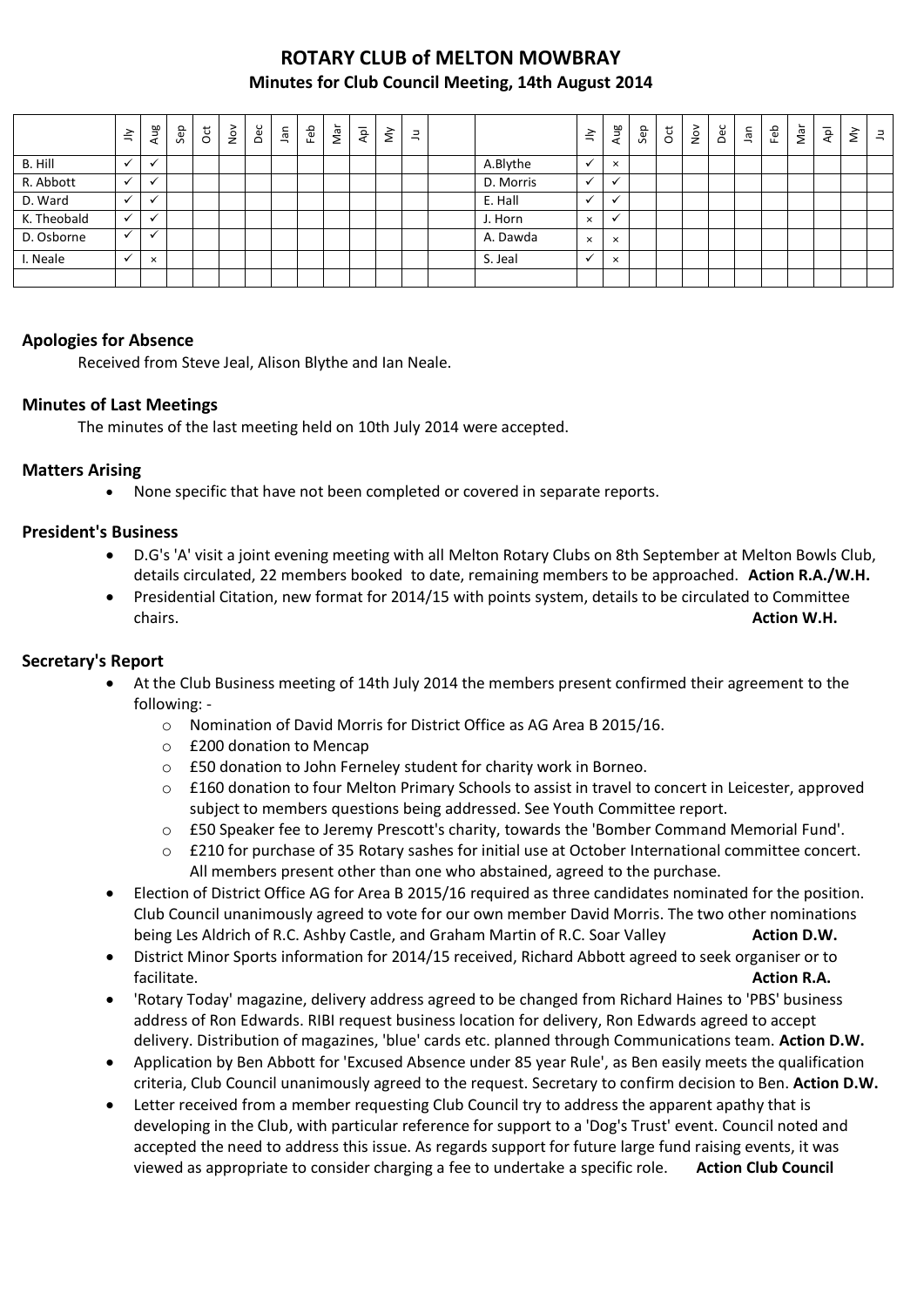## **Treasurer's Report**

- Treasurer Kate presented a revised summary of Committee funds for comments. Council agreed that format was well presented and that consideration be given to circulating the information to all Club members once the treasurer had refined the format to her satisfaction. **Action K.T.**
- Overall Club Account balance at £4519, Trust Account at £12737, including Philippines project receipts of £7145 from Rotary Club of Northampton and District.
- Club Annual Subscriptions, 14 members still to pay, Treasurer and President to remind those overdue.

**Action K.T./W.H.**

- Trust and Club Account Signatories to be amended as follows:
	- o Club Account Existing signatories David Ward, John Horn, Mike Rowe, to remain with Richard Haines and Bob McCord to be removed, to be replaced with Kate Theobald.
	- o Trust Account David Ward, Michael Osborne, Alison Blythe, and James Green (Trustees), to remain, with Bob McCord removed, to be replaced with Kate Theobald. **Action K.T.**

#### **Diary**

- Lunch meeting of 29th September 2014 planned as a Fellowship day with a revised format. **Action R.A.**
- District Quiz 9th October 2014, two teams entered . John Horn facilitating. **Action J.H.**
- World Polio Day will be on 24th October 2014

## **Committee Reports**

#### **Club Service, Fundraising and Communications**

- o District Minor Sports programme received, team to be entered. **Action R.A.**
- o Christmas Party established for 15th December 2014 with meal at Sysonby Knoll Hotel.
- o Charter Night confirmed at Scalford Hall following recent visit by R.A./W.H., date as programme Monday 16th March 2015.
- o Future events such as Golf Day and Burns Supper under consideration. **Action R.A.**
- o Questionnaire for future events, 20 replies received, R.A. evaluating responses. **Action R.A.**

#### **Fundraising (Ron Edwards)**

- o Community raffle possibility under review, following Ian Neale's earlier studies. **Action R.A./I.N.**
- o Car Rally or Ball Event under consideration for spring/summer of 2015.
- o Santa Fun Run team continuing to progress event organisation. Consideration to be given to stating that monies raised are for Rotary Charities, rather than specific Local Charities? **Action W.H./R.E.**

#### **Communications (Julia Joseph-Hinde)**

- o Communication team to distribute Rotary magazines and 'Blue' cards with plan to action through Lunch time stewards. **Action R.A. / J.J-H.**
- o Melton Times, recent advertising of International Concert, with Rotary involvement in a regular feature being progressed. **Action R.A./J.J.-H.**

#### **Foundation / International**

- o A.B. presently in transit to Philippines to progress Leyte schools project.
- o The monies received from the Towcester Rotary Club for the Leyte schools project to remain in our Club's Trust Account in the short term. **Action A.B./K.T.**
- o Concert 17th October 2014, organisation progressing with meeting planned with Uppingham school on 26th August involving Ian Neale. Suggested that ticket sales are monitored?**Action A.B.**

#### **Youth**

- $\circ$  Grant to Primary schools of £160, joint Youth committee responded to members questions by confirming that parents had contributed to the travel expenses of the visit to the Leicester concert, and that the monies from Rotary was necessary due to cuts in the Educational Budget contributions by local Council.
- o Meetings were planned with Primary School Heads to achieve greater school participation in Rotary projects. **Action J.H.**
- o Accounts for Joint Youth committee for 2013/14 finalised, cost per Club will be £441 this for all of the year's events including the Primary Schools visit.
- o Members were being allocated roles in the new joint committee, a new District Youth Exchange Officer was appointed, whom the committee planned to meet. **Action J.H.**
- o RYLA and Youth Exchange consideration being given to target the unemployed. **Action J.H.**
- o Warning Zone, the Youth committee hoped to continue to support the project in the coming year with support for transport costs.